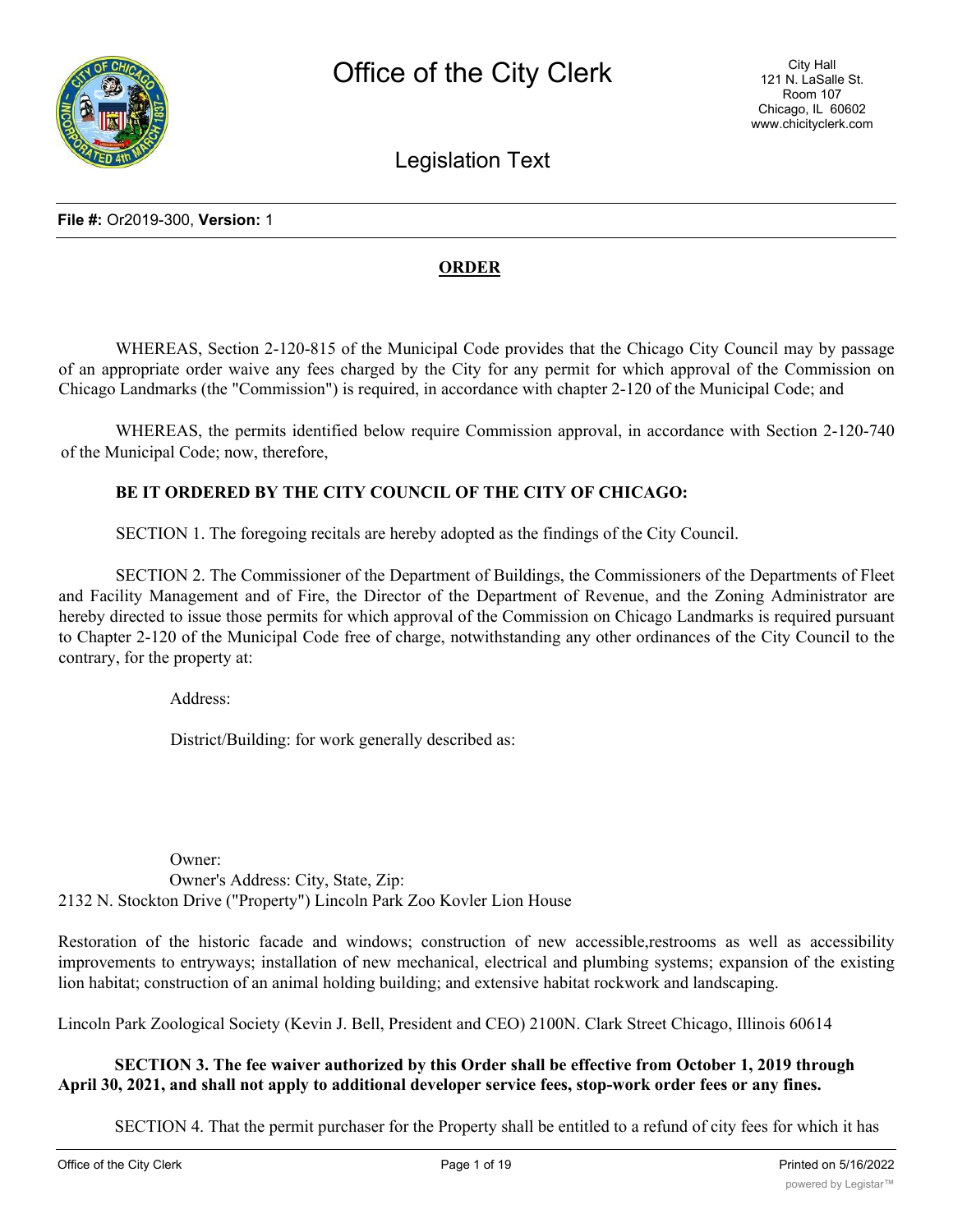paid and which are exempt pursuant to Section 1 hereof.

SECTION 5. This order shall be in force and effect upon its passage

Michele Smith Alderman, 43rd Ward

NOTE: This is NOT a permit nor does it constitute a Letter of Approval for the above described work. A permit application for the work must be approved by the appropriate City department(s) as well as the Commission on **Chicago Landmarks for this permit fee waiver, subject to City Council approval, to be valid.**

# **CITY OF CHICAGO ECONOMIC DISCLOSURE STATEMENT AND AFFIDAVIT**

#### **SECTION I - GENERAL INFORMATION**

A. Legal name of the Disclosing Party submitting this EDS. Include d/b/a/ if applicable:

#### **Check ONE of the following three boxes:**

Indicate whether the Disclosing Party submitting this EDS is:

- 1. [wftheApplicant
	- OR
- 2. [ ] a legal entity currently holding, or anticipated to hold within six months after City action on

2. the contract, transaction or other undertaking to which this EDS pertains (referred to below as

the

2. "Matter"), a direct or indirect interest in excess of 7.5% in the Applicant. State the Applicant's legal

- 2. name:
	- OR

3. [ ] a legal entity with a direct or indirect right of control of the Applicant (see Section 11(B) (1)) State the legal name of the entity in which the Disclosing Party holds a right of control:

B. Business address of the Disclosing Party:  $\langle P-QQ|I \rangle$  UovtTvA CXJ $\langle \rangle \langle \rangle$  SllZVe- $\gamma$ T

C. Telephone:  $3\Upsilon$  -"Ha v\*^8 Fax:  $3\omega$ 2.-mi-23>^b Email: Pv5~sql-A^o (g>, t-Pzoo,olLeS-

D. Name of contact person: SoiArOo, C/ $\alpha$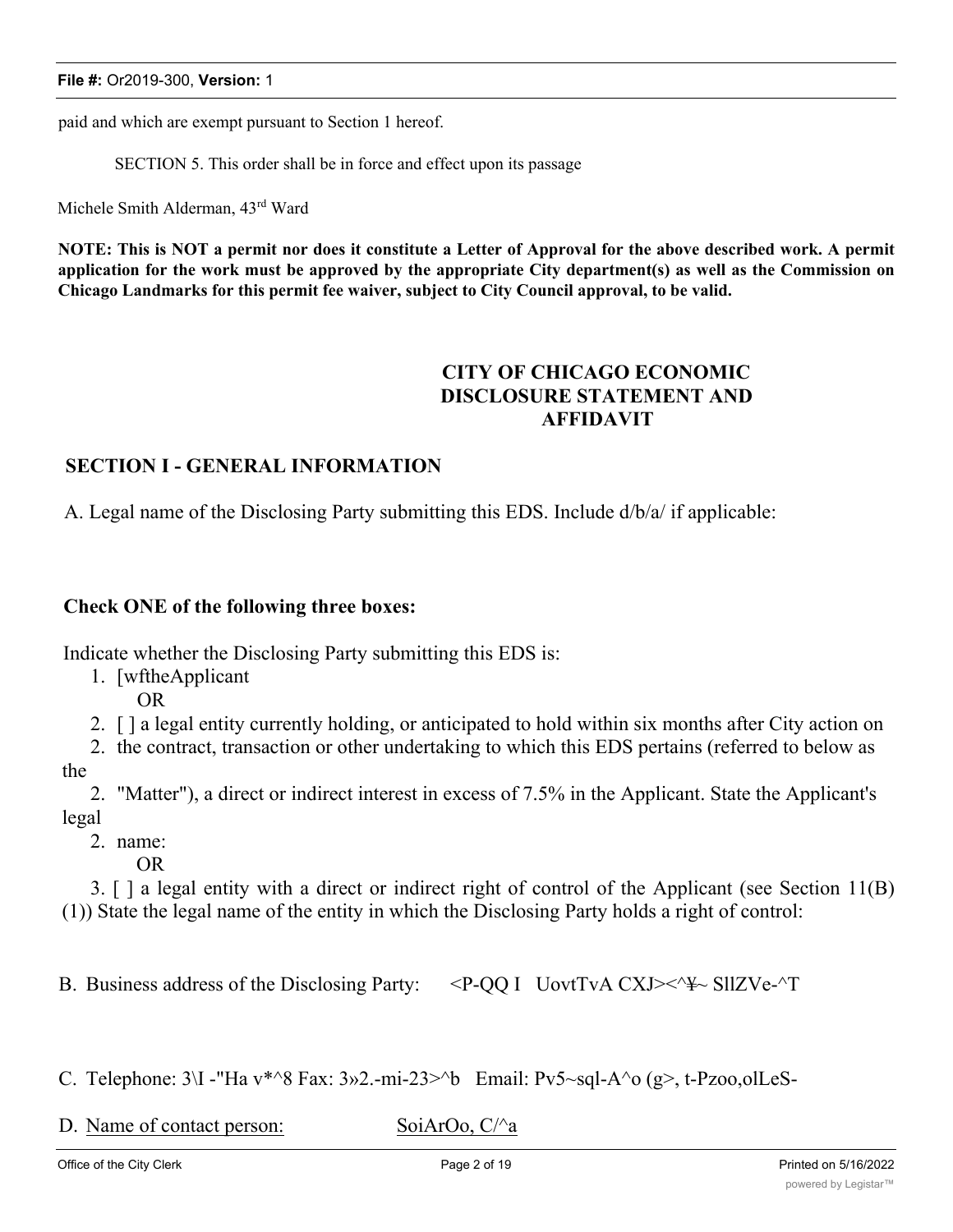E. Federal Employer Identification No. (if you have one):  $\cdot$ ;

**\ - \_\_ \_ i** F. Brief description of the Matter to which this EDS pertains. (Include project number and location of property, if applicable):

#### G. Which City agency or department is requesting this  $EDS$ ?T $\geq$ ^fT $\sim$ . oi $\land$  'PLA«VMVM6 ArfO'b

Ifthe Matter is a contract being handled by the City's Department of Procurement Services, please complete the following:

Specification # and Contract # Page 1 of .15

### **SECTION II - DISCLOSURE OF OWNERSHIP INTERESTS**

### A. NATURE OF THE DISCLOSING PARTY

| [] Limited liability company                          |  |
|-------------------------------------------------------|--|
| [] Limited liability partnership                      |  |
| [] Joint venture                                      |  |
| [vf Not-for-profit corporation]                       |  |
| not-for-profit corporation<br>501<br>also<br>a<br>(c) |  |
|                                                       |  |
| [vfres []No                                           |  |
| [] Other (please specify)                             |  |
|                                                       |  |

2. For legal entities, the state (or foreign country) of incorporation or organization, if applicable:

\L-U\MOiS <file:///L-U/MOiS>

3. For legal entities not organized in the State of Illinois: Has the organization registered to do •business in the State of Illinois as a foreign entity?

[ ] Yes [vf No [ ] Organized in Illinois

### B. IF THE DISCLOSING PARTY IS A LEGAL ENTITY:

1. List betow the full names and titles, if applicable, of: (i) all executive officers and all directors of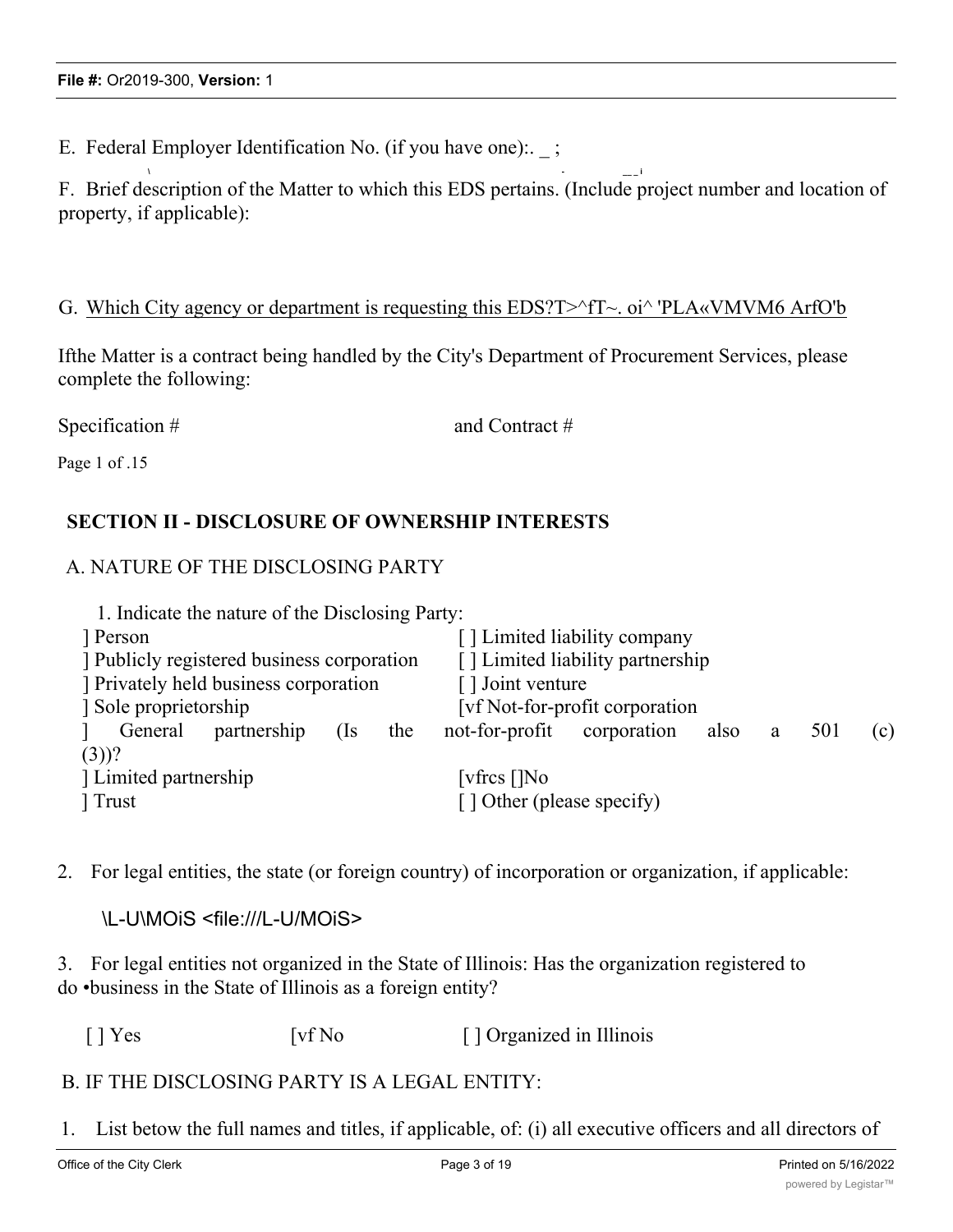#### **File #:** Or2019-300, **Version:** 1

the entity/^iuFor not-for-profit corporations, all members, if any, which are legal entities (if there are no suchmembers, write "no members which are legal entities"); (iii) for trusts, estates or other similar entities, the trustee, executor, administrator, or similarly situated party; (iv) for general or limited partnerships, limited liability companies, limited liability partnerships or joint ventures, each general partner, managing member, manager or any other person or legal entity that directly or indirectly controls the day-to-day management of the Applicant.

*NOTE: Each legal entity listed below must submit an EDS on its own behalf.*

*Name , «^^^e '*

*s\*



2. Please provide the following information concerning each person or legal entity having a direct or indirect, current or prospective (i.e. within 6 months after City action) beneficial interest (including ownership) in excess of 7.5% of the Applicant. Examples of such an interest include shares in a corporation, partnership interest in a partnership or joint venture, interest of a member or manager in a

Page 2 of 15

limited liability company, or interest of a beneficiary of a trust, estate or other similar entity. If none, state "None."

NOTE: Each legal entity listed below may be required to submit an EDS on its own behalf.

Name Business Address Percentage Interest in the Applicant

# **SECTION III -- INCOME OR COMPENSATION TO, OR OWNERSHIP BY, CITY ELECTED OFFICIALS**

*Has the Disclosing Party provided any income or compensation to any City elected official during the*

*12-month period preceding the date of this EDS? [ ] Yes [ p\$o*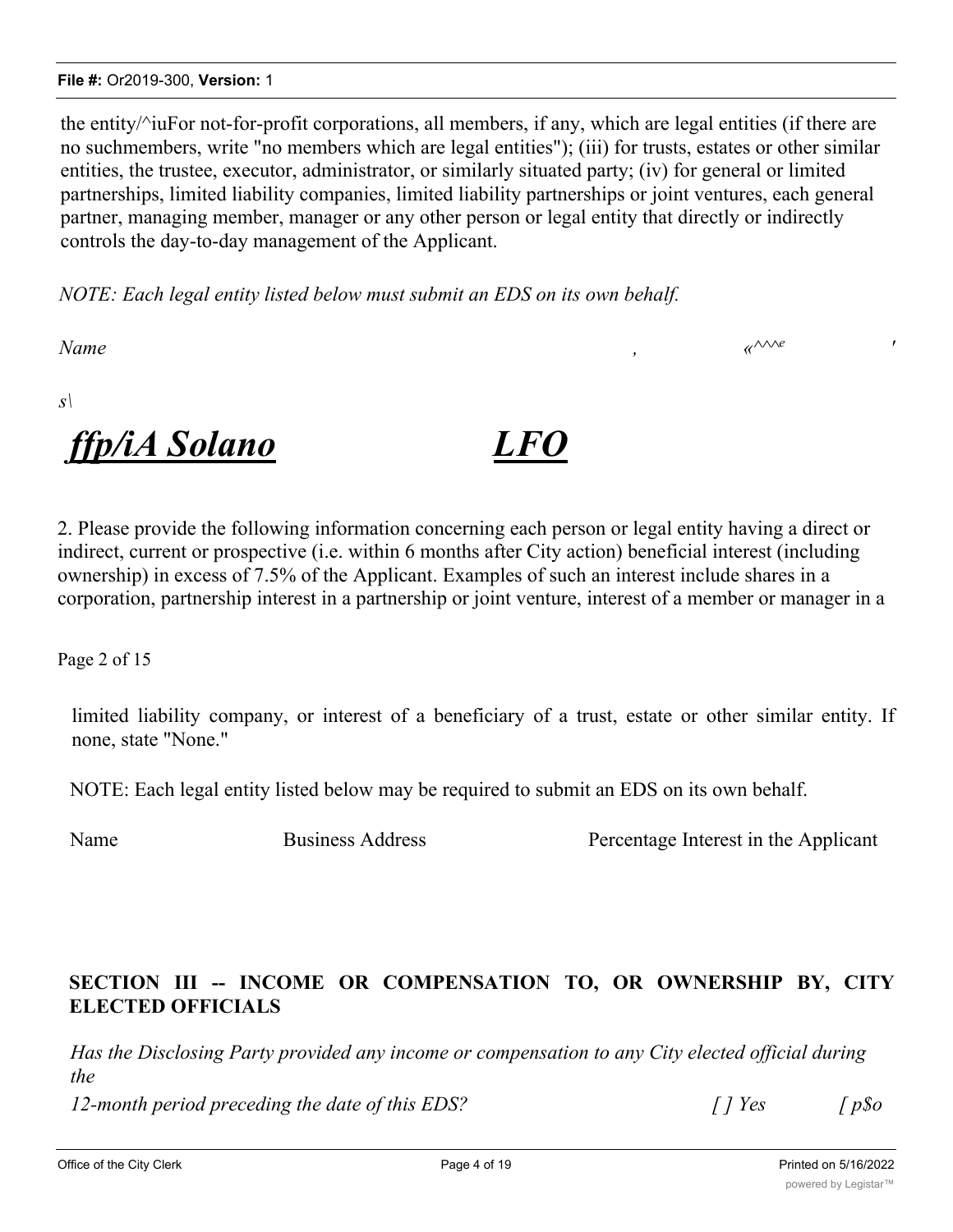Does the Disclosing Party reasonably expect to provide any income or compensation to any City elected official during the 12-month period following the date of this EDS?  $\lceil \cdot \rceil$  Yes  $\land$  No

If "yes" to either of the above, please identify below the name(s) of such City elected official(s) and describe such income or compensation:

*Does any City elected official or, to the best of the Disclosing Party's knowledge after reasonable inquiry, any City elected official's spouse or domestic partner, have a financial interest (as defined in Chapter 2-156 of the Municipal Code of Chicago ("MCC")) in the Disclosing Party? [ ] Yes \tf&>*

If "yes," please identify below the name(s) of such City elected official(s) and/or spouse (s)/domestic partner(s) and describe the financial interest(s).

### **SECTION IV - DISCLOSURE OF SUBCONTRACTORS AND OTHER RETAINED PARTIES**

The Disclosing Party must disclose the name and business address of each subcontractor, attorney, lobbyist (as defined in MCC Chapter 2-156), accountant, consultant and any other person or entity whom the Disclosing Party has retained or expects to retain in connection with the Matter, as well as the nature of the relationship, and the total amount of the fees paid or estimated to be paid. The Disclosing Party is not required to disclose employees who are paid solely through the Disclosing Party's regular payroll. If the Disclosing Party is uncertain whether a disclosure is required under this • Section, the Disclosing Party must either ask the City whether disclosure is required or make the disclosure.

Page 3 of 15

Name (indicate whether Business Relationship to Disclosing Party Fees (indicate whether retained or anticipated Address (subcontractor, attorney, paid or estimated.) NOTE: to be retained) lobbyist, etc.) "hourly rate" or "t.b.d." is  $M \setminus tVs \setminus OA$ ? not an acceptable response. *^ogTTSCH P/reT/v>fceS> CHiMfcO, \L Uat&i frO-cM-jVcCX # /; StoS") ooo £€T7t1 rg £\*>*

 $(Add sheets if necessary)$ to  $0(\wedge s_{\sim} \wedge$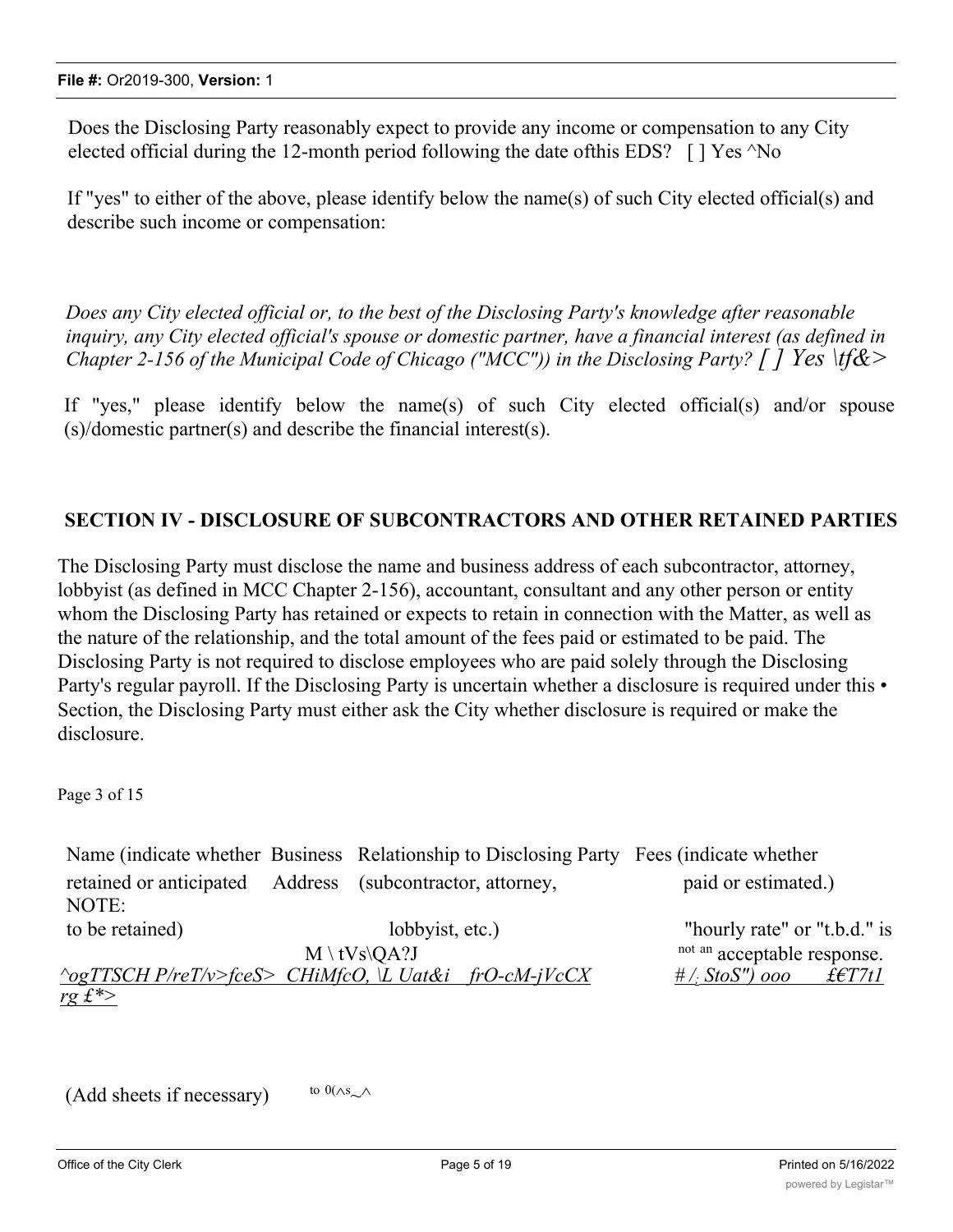[ ] Check here if the Disclosing Party has not retained, nor expects to retain, any such persons or entities.

#### SECTION V - CERTIFICATIONS

#### A. COURT-ORDERED CHILD SUPPORT COMPLIANCE

Under MCC Section 2-92-415, substantial owners of business entities that contract with the City must remain in compliance with their child support obligations throughout the contract's term.

Has any person who directly .or indirectly owns 10% or more of the Disclosing Party been declared in arrearage on any child support obligations by any Illinois court of competent jurisdiction?

[ ] Yes [ ] No No person directly or indirectly owns 10% or more of the Disclosing Party.

If "Yes," has the person entered into a court-approved agreement for payment of all support owed and is the person in compliance with that agreement?

 $[ ]$  Yes  $[ ]$  No

#### B. FURTHER CERTIFICATIONS

1. [This paragraph 1 applies only if the Matter is a contract being handled by the City's Department of Procurement Services.] In the 5-year period preceding the date of this EDS, neither the Disclosing Party nor any Affiliated Entity [see definition in (5) below] has engaged, in connection with the performance of any public contract, the services of an integrity monitor, independent private sector inspector general, or integrity compliance consultant (i.e., an individual or entity with legal, auditing, investigative, or other similar skills, designated by a public agency to help the agency monitor the activity of specified agency vendors as well as help the vendors reform their business practices so they can be considered for agency contracts in the future, or continue with a contract in progress).

2. The Disclosing Party and its Affiliated Entities are not delinquent in the payment of any fine, fee, tax or other source of indebtedness owed to the City of Chicago, including, but not limited to, water and sewer charges, license fees, parking tickets, property taxes and sales taxes, nor is the Disclosing Party delinquent in the payment of any tax administered by the Illinois Department of Revenue.

Page 4 of 15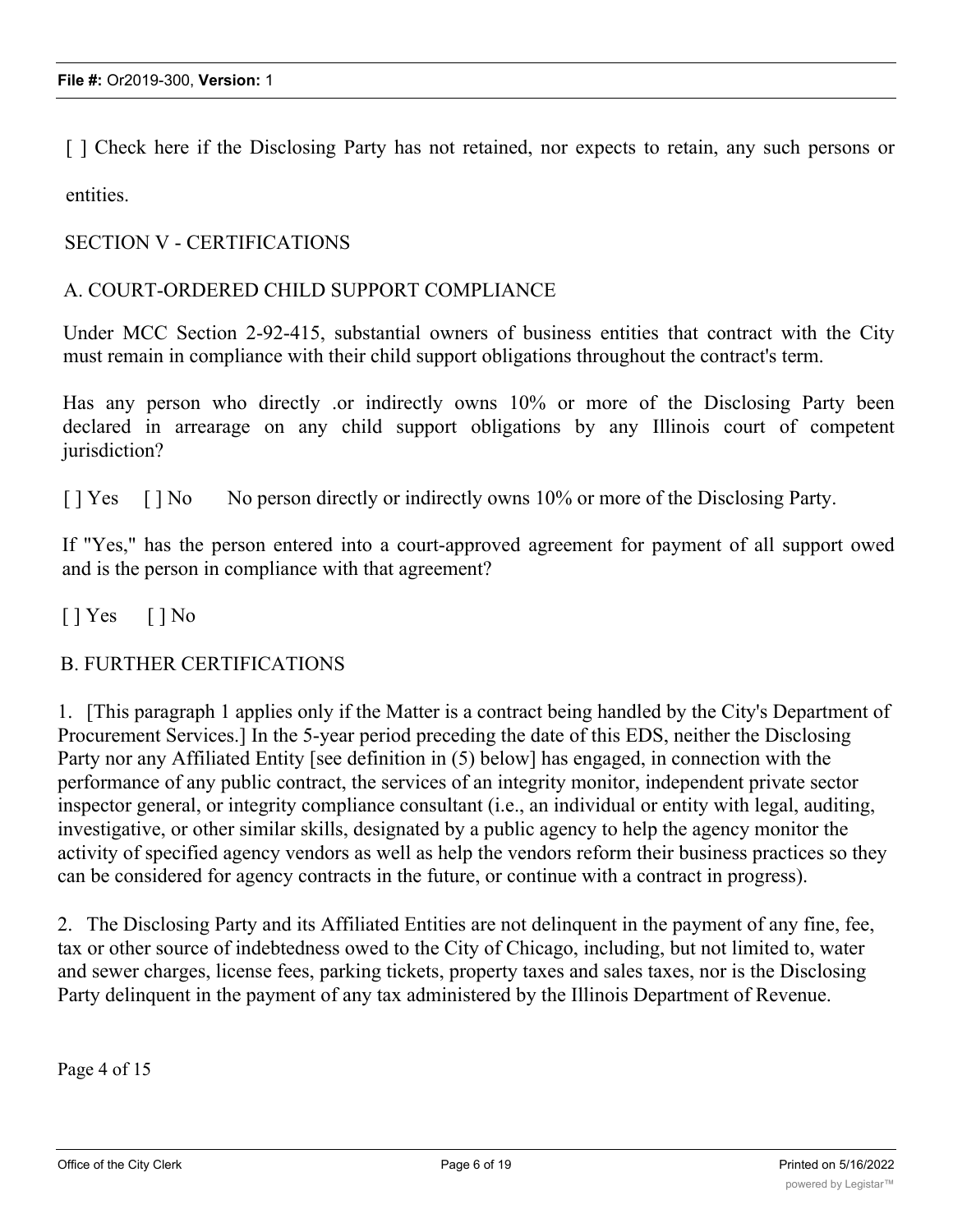3. The Disclosing Party and, if the Disclosing Party is a legal entity, all of those persons or entities identified in Section 11(B)(1) ofthis EDS:

a. are not presently debarred, suspended, proposed for debarment, declared ineligible or voluntarily excluded from any transactions by any federal, state or local unit of government;

b. have not, during the 5 years before the date of this EDS, been convicted of a criminal offense, adjudged guilty, or had a civil judgment rendered against them in connection with: obtaining, attempting to obtain, or performing a public (federal, state or local) transaction or contract under a public transaction; a violation of federal or state antitrust statutes; fraud; embezzlement; theft; forgery; bribery; falsification or destruction of records; making false statements; or receiving stolen property;

c. are not presently indicted for, or criminally or civilly charged by, a governmental entity (federal, state or local) with committing any of the offenses set forth in subparagraph (b) above;

d. have not, during the 5 years before the date of this EDS, had one or more public transactions (federal, state or local) terminated for cause or default; and

e. have not, during the 5 years before the date of this EDS, been convicted, adjudged guilty, or found liable in a civil proceeding, or in any criminal or civil action, including actions concerning environmental violations, instituted by the City or by the federal government, any state, or any other unit of local government.

4. The Disclosing Party understands and shall comply with the applicable requirements of MCC Chapters 2-56 (Inspector General) and 2-156 (Governmental Ethics).

5. Certifications (5), (6) and (7) concern:

• the Disclosing Party;

· any "Contractor" (meaning any contractor or subcontractor used by the Disclosing Party in connection with the Matter, including but not limited to all persons or legal entities disclosed under Section IV, "Disclosure of Subcontractors and Other Retained Parties");

· any "Affiliated Entity" (meaning a person or entity that, directly or indirectly: controls the Disclosing Party, is controlled by the Disclosing Party, or is, with the Disclosing Party, under common control of another person or entity). Indicia of control include, without limitation: interlocking management or ownership; identity of interests among family members, shared facilities and equipment; common use of employees; or organization of a business entity following the ineligibility of a business entity to do business with federal or state or local government, including the City, using substantially the same management, ownership, or principals as the ineligible entity. With respect to Contractors, the term Affiliated Entity means a person or entity that directly or indirectly controls the Contractor, is controlled by it, or, with the Contractor, is under common control of another person or entity;

· any responsible official of the Disclosing Party, any Contractor or any Affiliated Entity or any other official, agent or employee of the Disclosing Party, any Contractor or any Affiliated Entity,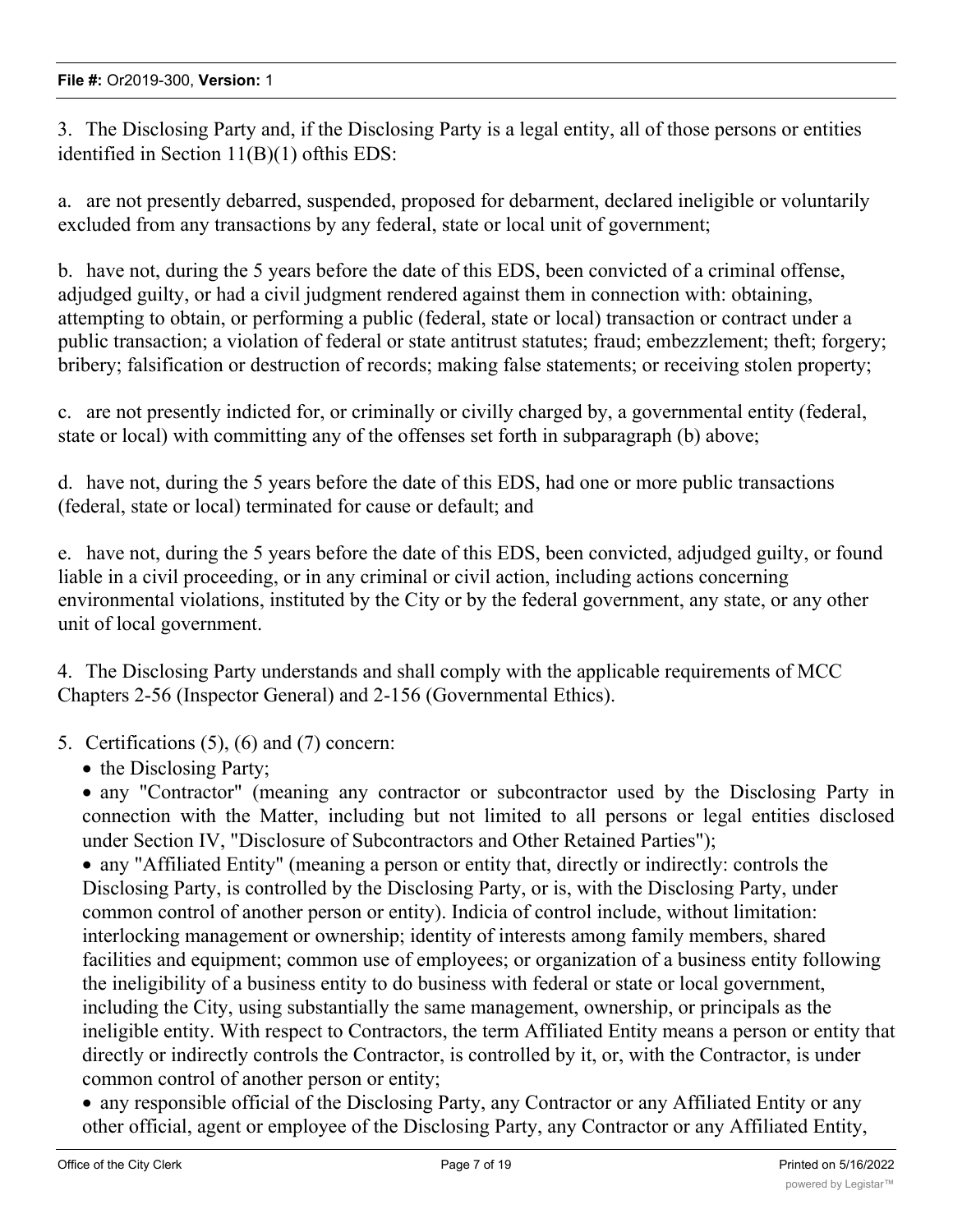acting pursuant to the direction or authorization of a responsible official of the Disclosing Party, any Contractor or any Affiliated Entity (collectively "Agents").

Page 5 of 15

Neither the Disclosing Party, nor any Contractor, nor any Affiliated Entity of either the Disclosing Party or any Contractor, nor any Agents have, during the 5 years before the date ofthis EDS, or, with respect to a Contractor, an Affiliated Entity, or an Affiliated Entity of a Contractor during the 5 years before the date of such Contractor's or Affiliated Entity's contract or engagement in connection with the Matter:

a. bribed or attempted to bribe, or been convicted or adjudged guilty of bribery or attempting to bribe, a public officer or employee of the City, the State of Illinois, or any agency of the federal government or of any state or local government in the United States of America, in that officer's or employee's official capacity;

b. agreed or colluded with other bidders or prospective bidders, or been a party to any such agreement, or been convicted or adjudged guilty of agreement or collusion among bidders or prospective bidders, in restraint of freedom of competition by agreement to bid a fixed price or otherwise; or

c. made an admission of such conduct described in subparagraph (a) or (b) above that is a matter of record, but have not been prosecuted for such conduct; or

d. violated the provisions referenced in MCC Subsection 2-92-320(a)(4)(Contracts Requiring a Base Wage); (a)(5)(Debarment Regulations); or (a)(6)(Minimum Wage Ordinance).

6. Neither the Disclosing Party, nor any Affiliated Entity or Contractor, or any of their employees, officials, agents or partners, is barred from contracting with any unit of state or local government as a result of engaging in or being convicted of (1) bid-rigging in violation of 720 ILCS 5/33E-3; (2) bidrotating in violation of 720 ILCS 5/33E-4; or (3) any similar offense of any state or of the United States of America that contains the same elements as the offense of bid-rigging or bid-rotating.

7. Neither the Disclosing Party nor any Affiliated Entity is listed on a Sanctions List maintained by the United States Department of Commerce, State, or Treasury, or any successor federal agency.

.8. [FOR APPLICANT ONLY] (i) Neither the Applicant nor any "controlling person" [see MCC Chapter 1-23, Article I for applicability and defined terms] of the Applicant is currently indicted or charged with, or has admitted guilt of, or has ever been convicted of, or placed under supervision for, any criminal offense involving actual, attempted, or conspiracy to commit bribery, theft, fraud, forgery, perjury, dishonesty or deceit against an officer or employee of the City or any "sister agency"; and (ii) the Applicant understands and acknowledges that compliance with Article I is a continuing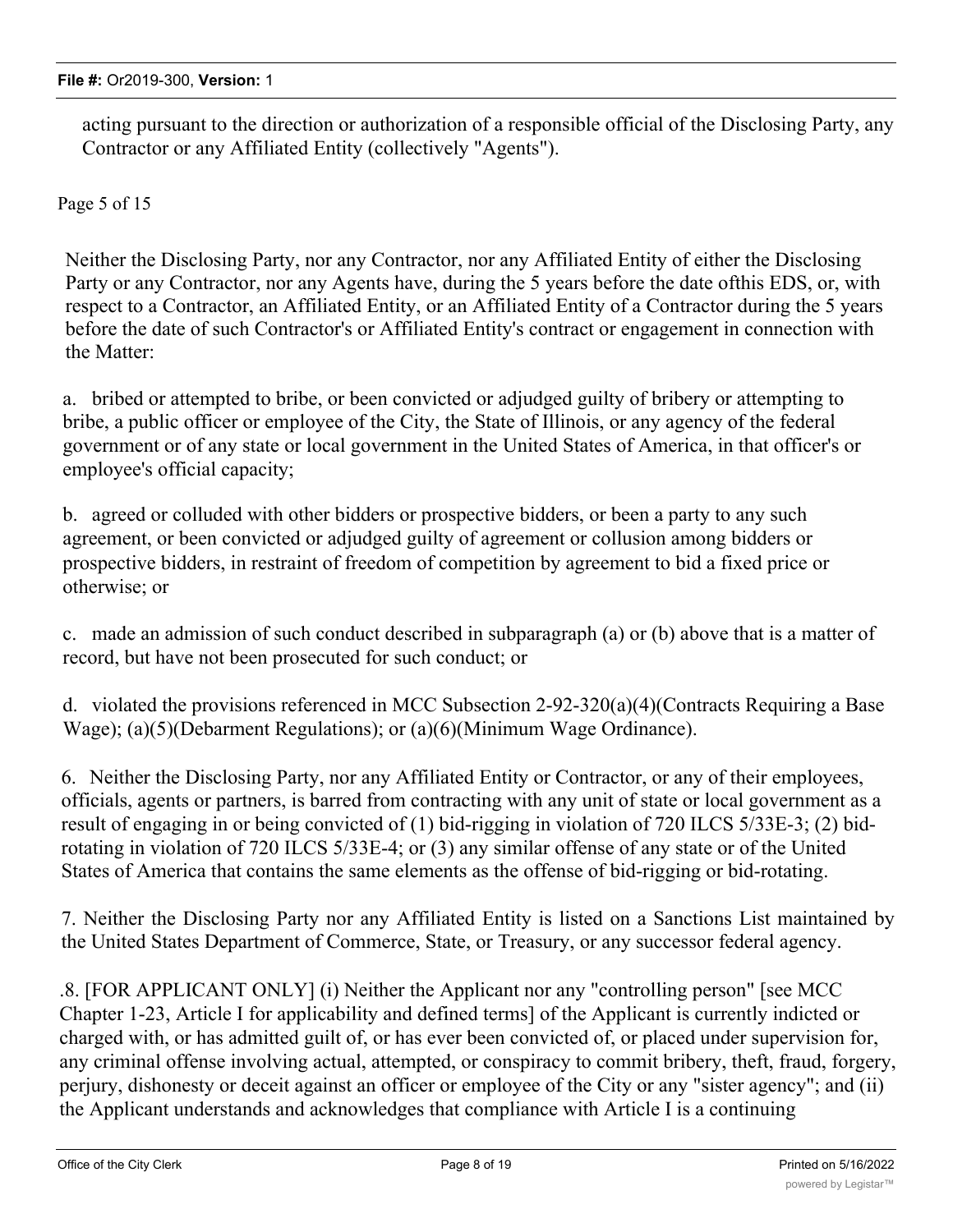requirement for doing business with the City. NOTE: If MCC Chapter 1-23, Article I applies to the Applicant, that Article's permanent compliance timeframe supersedes 5-year compliance timeframes in this Section V.

9. [FOR APPLICANT ONLY] The Applicant and its Affiliated Entities will not use, nor permit their subcontractors to use, any facility listed as having an active exclusion by the U.S. EPA on the federal System for Award Management ("SAM").

10. [FOR APPLICANT ONLY] The Applicant will obtain from any contractors/subcontractors hired or to be hired in connection with the Matter certifications equal in form and substance to those in Certifications (2) and (9) above and will not, without the prior written consent of the City, use any such Ver. 2018-1 . Page 6 of 15

contractor/subcontractor that does not provide such certifications or that the Applicant has reason to believe has not provided or cannot provide tmthful certifications.

11. If the Disclosing Party is unable to certify to any of the above statements in this Part B (Further Ceij^ications), the Disclosing Party must explain below:

If the letters "NA," the word "None," or no response appears on the lines above, it will be conclusively presumed that the Disclosing Party certified to the above statements.

12. To the best of the Disclosing Party's knowledge after reasonable inquiry, the following is a complete list of all current employees of the Disclosing Party who were, at any time during the 12-month period preceding the date of this EDS, an employee, or elected or appointed official, of the City of Chicago (if none, indicate with "N/A" or "none").

# **NlA**

13. To the best of the Disclosing Party's knowledge after reasonable inquiry, the following is a complete list of all gifts that the Disclosing Party has given or caused to be given, at any time during the 12-month period preceding the execution date ofthis EDS, to an employee, or elected or appointed official, of the City of Chicago. For purposes of this statement, a "gift" does not include: (i) anything made generally available to City employees or to the general public, or (ii) food or drink provided in the course of official City business and having a retail value of less than \$25 per recipient, or (iii) a political contribution otherwise duly reported as required by law (if none, indicate with "N/A" or "none"). As to any gift listed below, please also list the name of the City recipient.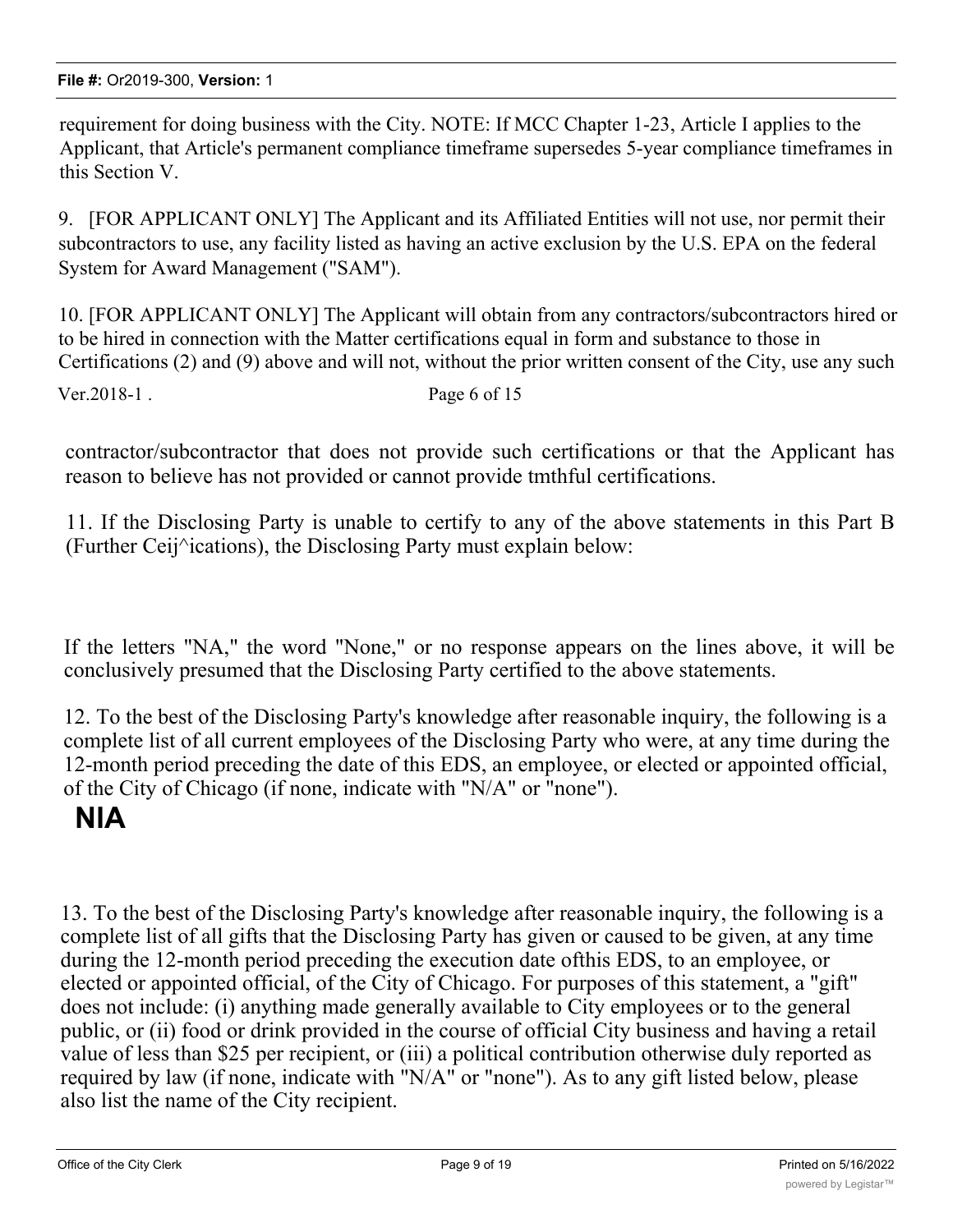# *±&*

# C. CERTIFICATION OF STATUS AS FINANCIAL INSTITUTION

# 1. The Disclosing Party certifies that the Disclosing Party (check one)

 $\lceil \cdot \rceil$  is  $\lfloor v / i \rfloor$  is not

a "financial institution" as. defined in MCC Section 2-32-455(b).

2. If the Disclosing Party IS a financial institution, then the Disclosing Party pledges:

"We are not and will not become a predatory lender as defined in MCC Chapter 2-32. We further pledge that none of our affiliates is, and none of them will become, a predatory lender as defined in MCC Chapter 2-32. We understand that becoming a predatory lender or becoming an affiliate of a predatory lender may result in the loss of the privilege of doing business with the City."

Page 7 of 15

If the Disclosing Party is unable to make this pledge because it or any of its affiliates (as defined in MCC Section 2-32-455(b)) is a predatory lender within the meaning of MCC Chapter 2-32, explain here (attach additional pages if necessary):

If the letters "NA," the word "None," or no response appears on the lines above, it will be conclusively presumed that the Disclosing Party certified to the above statements.

#### D. CERTIFICATION REGARDING FINANCIAL INTEREST IN CITY BUSINESS

Any words or terms defined in MCC Chapter 2-156 have the same meanings if used in this Part D.

1. In accordance with MCC Section 2-156-110: To the best of the Disclosing Party's knowledge after reasonable inquiry, does any official or employee of the City have a financial interest in his or her own name or in the name of any other person or entity in the Matter?

 $[ ]$  Yes  $[vi N<sub>0</sub>]$ 

NOTE: If you checked "Yes" to Item D(l), proceed to Items D(2) and D(3). If you checked "No" to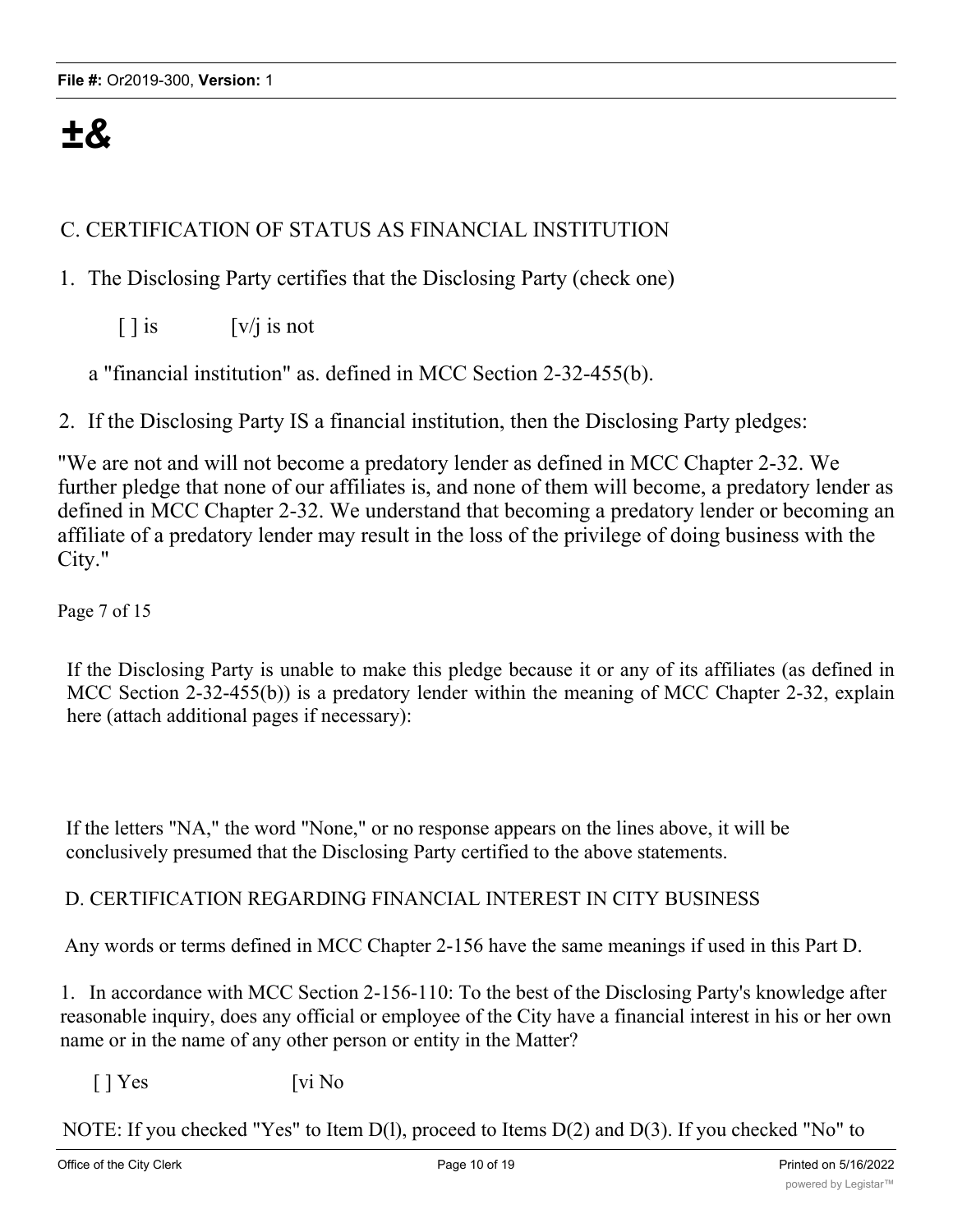Item  $D(1)$ , skip Items  $D(2)$  and  $D(3)$  and proceed to Part E.

2. Unless sold pursuant to a process of competitive bidding, or otherwise permitted, no City elected official or employee shall have a financial interest in his or her own name or in the name of any other person or entity in the purchase of any property that (i) belongs to the City, or (ii) is sold for taxes or assessments, or (iii) is sold by virtue of legal process at the suit of the City (collectively, "City Property Sale"). Compensation for property taken pursuant to the City's eminent domain power does not constitute a financial interest within the meaning ofthis Part D.

Does the Matter involve a City Property Sale?

 $[$  | Yes  $[$ <sup> $\wedge$ </sup>No

3. If you checked "Yes" to Item D(l), provide the names and business addresses of the City officials or employees having such financial interest and identify the nature of the financial interest:

Name Business Address Nature of Financial Interest

4. The Disclosing Party further certifies that no prohibited financial interest in the Matter will be acquired by any City official or employee.

Page 8 of 15

# E. CERTIFICATION REGARDING SLAVERY ERA BUSINESS

Please check either (1) or (2) below. If the Disclosing Party checks (2), the Disclosing Party must disclose below or in an attachment to this EDS all information required by (2). Failure to comply with these disclosure requirements may make any contract entered into with the City in connection with the Matter voidable by the City.

1. The Disclosing Party verifies that the Disclosing Party has searched any and all records of

the Disclosing Party and any and all predecessor entities regarding records of investments or profits from slavery or slaveholder insurance policies during the slavery era (including insurance policies issued to slaveholders that provided coverage for damage to or injury or death of their slaves), and the Disclosing Party has found no such records.

2. The Disclosing Party verifies that, as a result of conducting the search in step (1) above,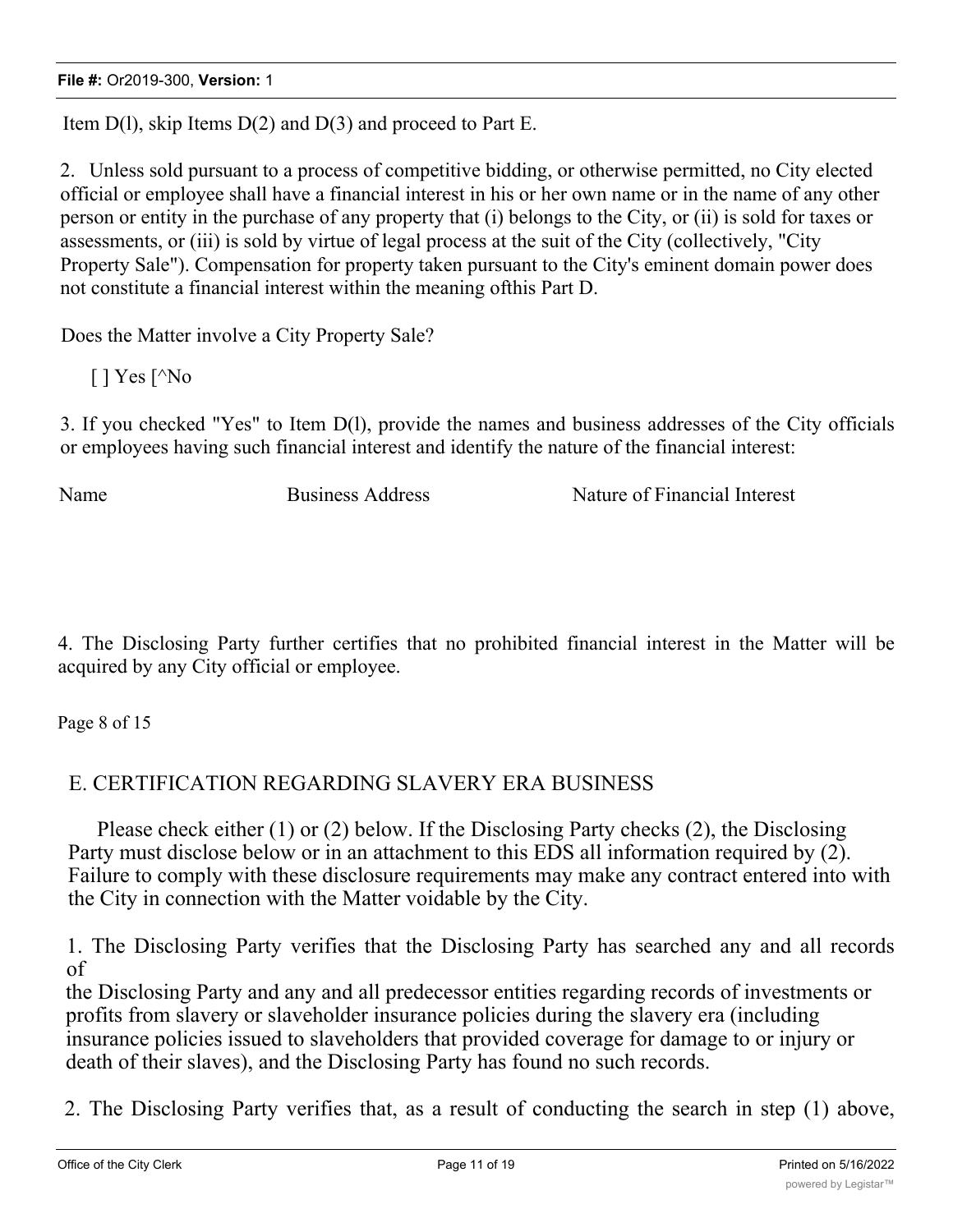the

Disclosing Party has found records of investments or profits from slavery or slaveholder insurance policies. The Disclosing Party verifies that the following constitutes full disclosure of all such records, including the names of any and all slaves or slaveholders described in those records:

# *M£*

# **SECTION VI - CERTIFICATIONS FOR FEDERALLY FUNDED MATTERS**

NOTE: If the Matter is federally funded, complete this Section VI. If the Matter is not federally funded, proceed to Section VII. For purposes of this Section VI, tax credits allocated by the City and proceeds of debt obligations of the City are not federal funding.

# A. CERTIFICATION REGARDING LOBBYING

1. List below the names of all persons or entities registered under the federal Lobbying Disclosure Act of 1995, as amended, who have made lobbying contacts on behalf of the Disclosing Party with respect to the Matter: (Add sheets if necessary):

(If no explanation appears or begins on the lines above, or if the letters "NA" or ifthe word "None" appear, it will be conclusively presumed that the Disclosing Party means that NO persons or entities registered under the Lobbying Disclosure Act of 1995, as amended, have made lobbying contacts on behalf of the Disclosing Party with respect to the Matter.)

2. The Disclosing Party has -not spent and will not expend any federally appropriated funds to pay

any person or entity listed in paragraph A(l) above for his or her lobbying activities or to pay any

person or entity to influence or attempt to influence an officer or employee of any agency, as defined

by applicable federal law, a member of Congress, an officer or employee of Congress, or an employee

Ver.2018-1 Page 9 of 15

of a member of Congress, in connection with the award of any federally funded contract, making any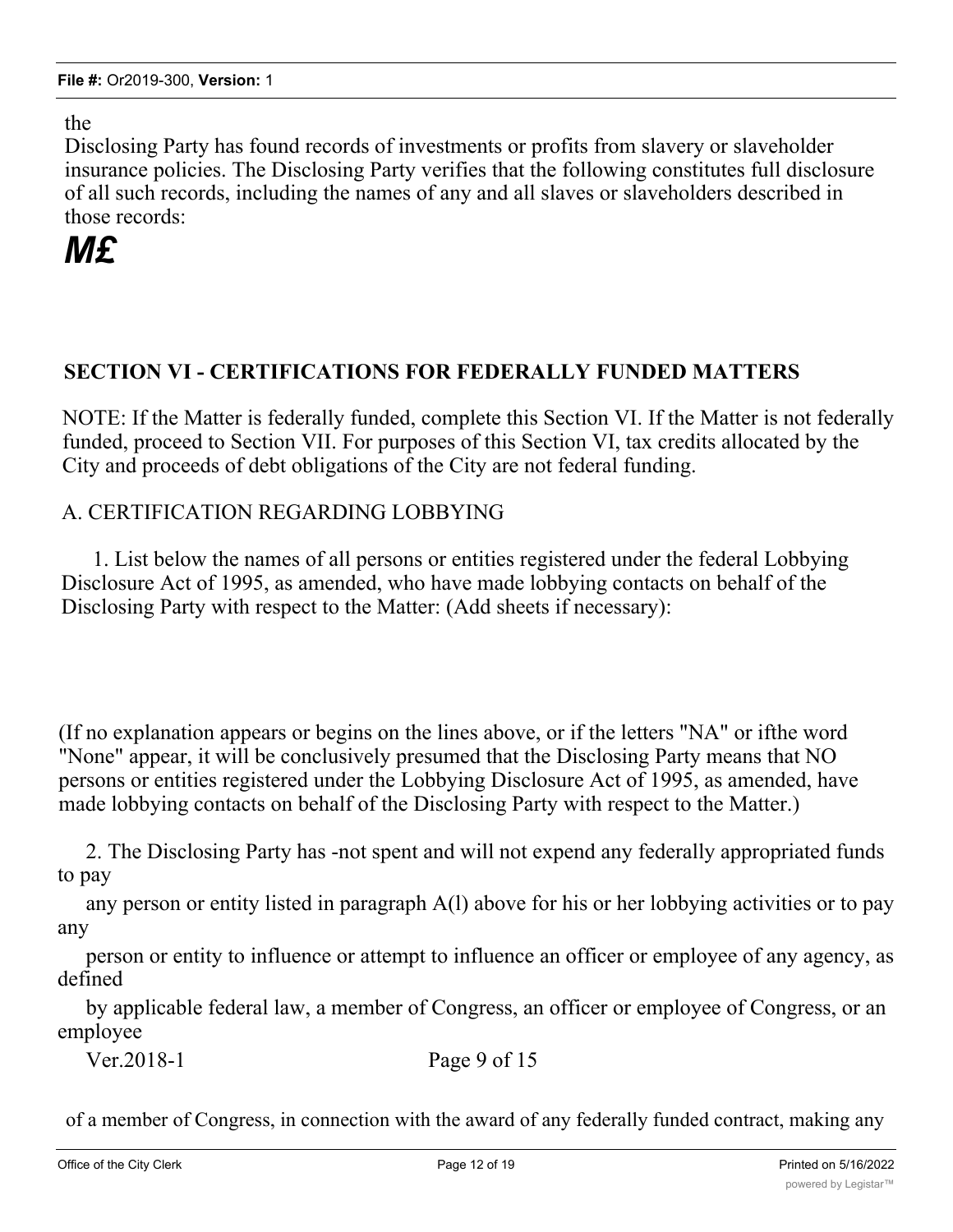federally funded grant or loan, entering into any cooperative agreement, or to extend, continue, renew, amend, or modify any federally funded contract, grant, loan, or cooperative agreement.

3. The Disclosing Party will submit an updated certification at the end of each calendar quarter in which there occurs any event that materially affects the accuracy of the statements and information set forth in paragraphs A(l) and A(2) above.

4. The Disclosing Party certifies that either: (i) it is not an organization described in section 501 (c)(4) of the Internal Revenue Code of 1986; or (ii) it is an organization described in section  $501(c)(4)$ of the Internal Revenue Code of 1986 but has not engaged and will not engage in "Lobbying Activities," as that term is defined in the Lobbying Disclosure Act of 1995, as amended.

5. If the Disclosing Party is the Applicant, the Disclosing Party must obtain certifications equal in form and substance to paragraphs  $A(1)$  through  $A(4)$  above from all subcontractors before it awards any subcontract and the Disclosing Party must maintain all such subcontractors' certifications for the duration of the Matter and must make such certifications promptly available to the City upon request.

B. CERTIFICATION REGARDING EQUAL EMPLOYMENT OPPORTUNITY

If the Matter is federally funded, federal regulations require the Applicant and all proposed subcontractors to submit the following information with their bids or in writing at the outset of negotiations.

Is the Disclosing Party the Applicant? M Yes [ ]No

If "Yes," answer the three questions below:

1. Have you developed and do you have on file affirmative action-programs pursuant to applicable federal regulations? (See 41 CFR Part 60-2.)

 $\mathbf{A} \text{Yes}$  [ ] No

2. Have you filed with the Joint Reporting Committee, the Director of the Office of Federal Contract Compliance Programs, or the Equal Employment Opportunity Commission all reports due under the applicable filing requirements?

|/| Yes  $\lceil \cdot \rceil$  No  $\lceil \cdot \rceil$  Reports not required

3. Have you participated in any previous contracts or subcontracts subject to the equal opportunity clause?

 $\bigcup$  Yes  $[ ]$  No

If you checked "No" to question (1) or (2) above, please provide an explanation: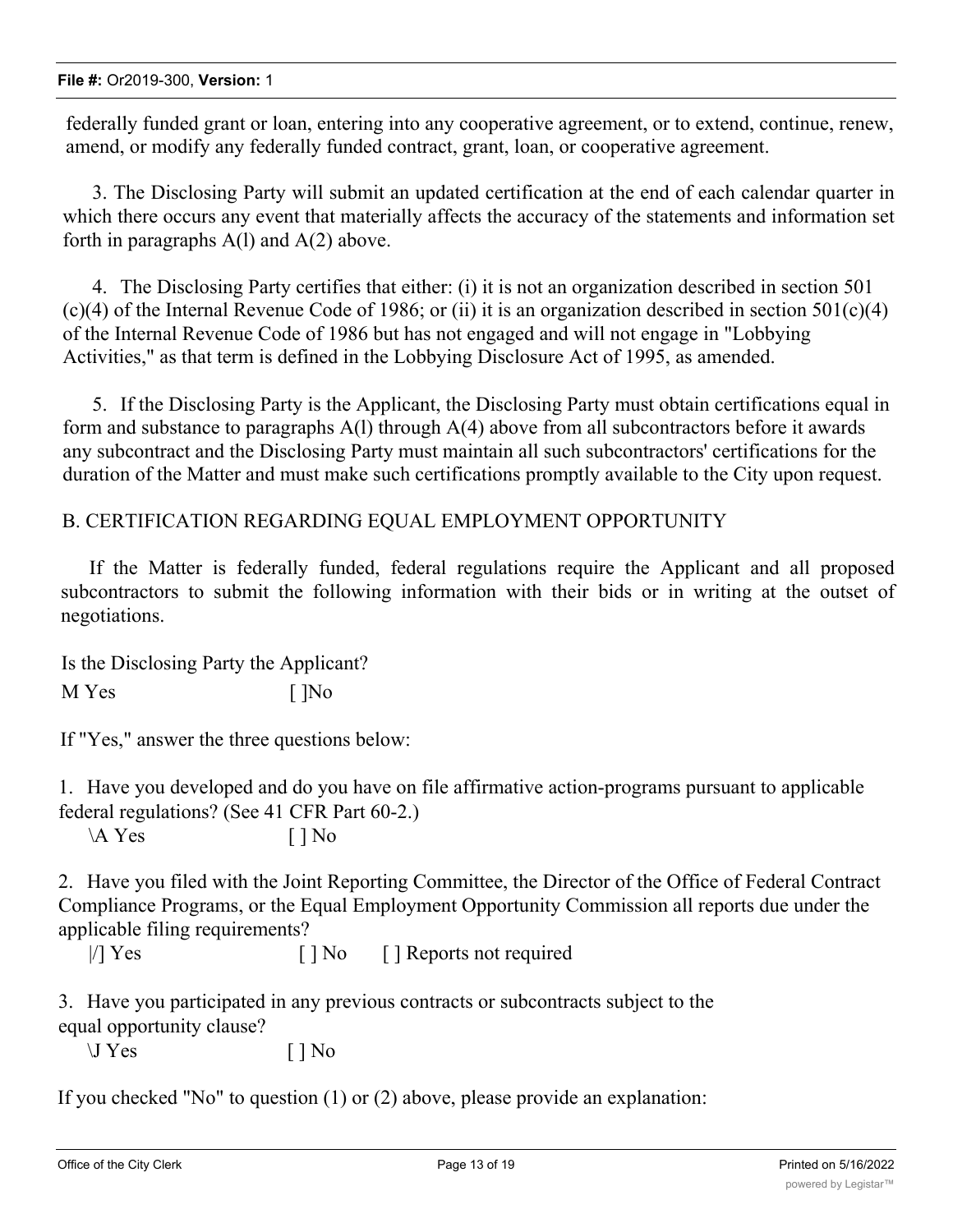Page 10 of 15

# **SECTION VII - FURTHER ACKNOWLEDGMENTS AND CERTIFICATION**

The Disclosing Party understands and agrees that:

A. The certifications, disclosures, and acknowledgments contained in this EDS will become part of any contract or other agreement between the Applicant and the City in connection with the Matter, whether procurement, City assistance, or other City action, and are material inducements to the City's execution of any contract or taking other action with respect to the Matter. The Disclosing Party understands that it must comply with all statutes, ordinances, and regulations on which this EDS is based.

B. The City's Governmental Ethics Ordinance, MCC Chapter 2-156, imposes certain duties and obligations on persons or entities seeking City contracts, work, business, or transactions. The full text of this ordinance and a training program is available on line at www.cityofchicago.org/Ethics <http://www.cityofchicago.org/Ethics>, and may also be obtained from the City's Board of Ethics, 740 N. Sedgwick St., Suite 500, Chicago, IL 60610, (312) 744-9660. The Disclosing Party must comply fully with this ordinance.

C. If the City determines that any information provided in this EDS is false, incomplete or inaccurate, any contract or other agreement in connection with which it is submitted may be rescinded or be void or voidable, and the City may pursue any remedies under the contract or agreement (if not rescinded or void), at law, or in equity, including terminating the Disclosing Party's participation in the Matter and/or declining to allow the Disclosing Party to participate in other City transactions. Remedies at law for a false statement of material fact may include incarceration and an award to the City of treble damages.

D. It is the City's policy to make this document available to the public on its Internet site and/or upon request. Some or all of the information provided in, and appended to, this EDS may be made publicly available on the Internet, in response to a Freedom of Information Act request, or otherwise. By completing and signing this EDS, the Disclosing Party waives and releases any possible rights or claims which it may have against the City in connection with the public release of information contained in this EDS and also authorizes the City to verify the accuracy of any information submitted in this EDS.

E. The information provided in this EDS must be kept current. In the event of changes, the Disclosing Party must supplement this EDS up to the time the City takes action on the Matter. If the Matter is a contract being handled by the City's Department of Procurement Services, the Disclosing Party must update this EDS as the contract requires. NOTE: With respect to Matters subject to MCC Chapter 1-23, Article I (imposing PERMANENT INELIGIBILITY for certain specified offenses), the information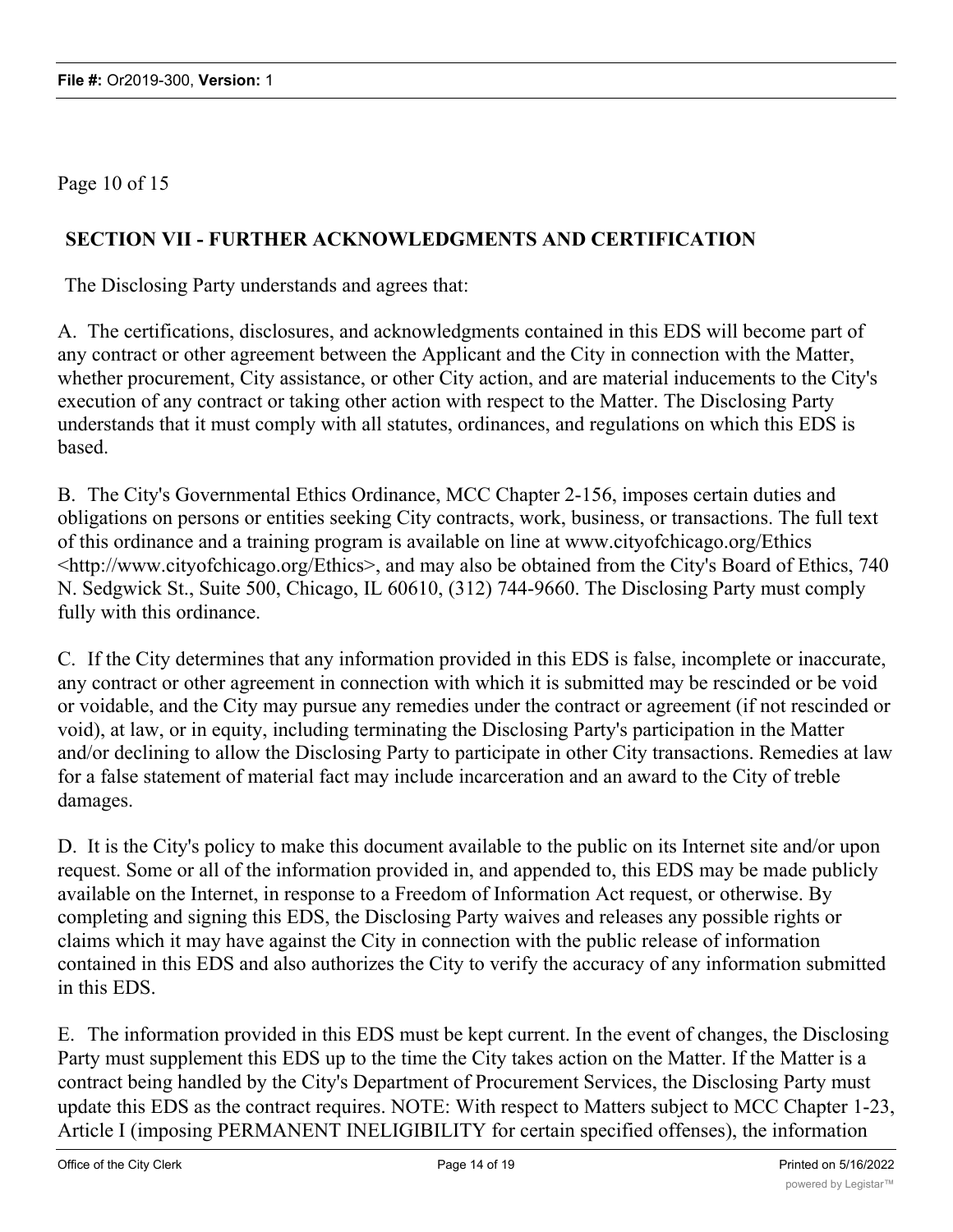provided herein regarding eligibility must be kept current for a longer period, as required by MCC Chapter 1-23 and Section 2-154-020.

Page 11 of 15 CERTIFICATION

> Under penalty of perjury, the person signing below: (1) warrants that he/she is authorized to execute this EDS, and all applicable Appendices, on behalf of the Disclosing Party, and (2) warrants that all certifications and statements contained in this EDS, and all applicable Appendices, are true, accurate and complete as of the date furnished to the City.

# *The Lincoln TbofL 2oohcy\^eJSocj-cfu*

*(Print or type exact legal name of Disclosing Party) J* (Signiiere)

By:

(Print or type name of person signing)

(Print or type title of person signing)

Signed and sworn to before me on (date)  $j2Jf > j \land j$ 

at County, iLUMQiS (state).

tary Public

Commission expires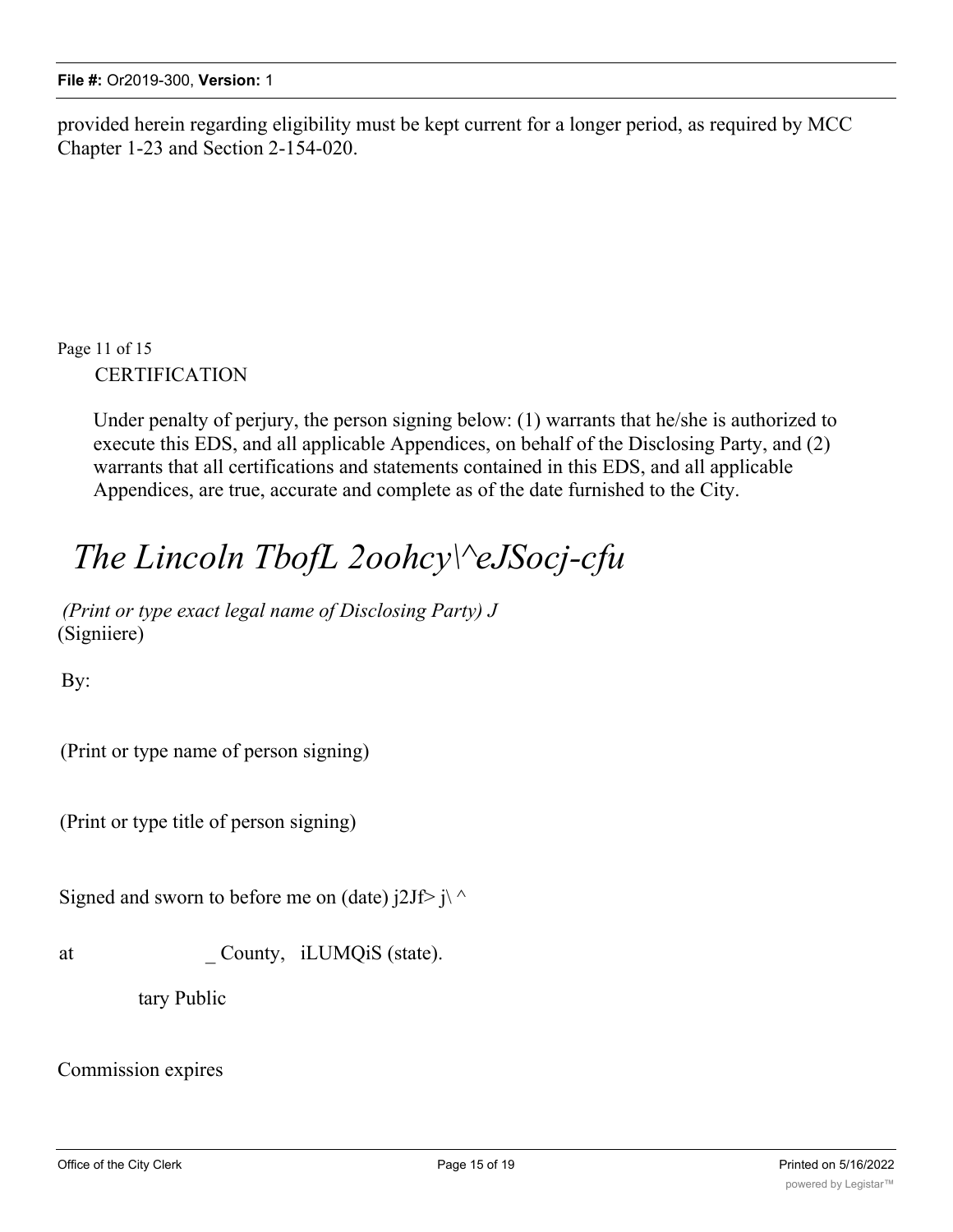Page 12 of IS

# **CITY OF CHICAGO ECONOMIC DISCLOSURE STATEMENT AND AFFIDAVIT APPENDIX A**

# **FAMILIAL RELATIONSHIPS WITH ELECTED CITY OFFICIALS AND DEPARTMENT HEADS**

#### **This Appendix is to be completed only by (a) the Applicant, and (b) any legal entity which has a direct ownership interest in the Applicant exceeding 7.5%. It is not to be completed by any legal entity which has only an indirect ownership interest in the Applicant.**

Under MCC Section 2-154-015, the Disclosing Party must disclose whether such Disclosing Party or any "Applicable Party" or any Spouse or Domestic Partner thereof currently has a "familial relationship" with any elected city official or department head. A "familial relationship" exists if, as of the date this EDS is signed, the Disclosing Party or any "Applicable Party" or any Spouse or Domestic Partner thereof is related to the mayor, any alderman, the city clerk,,the city treasurer or any city department head as spouse or domestic partner or as any of the following, whether by blood or adoption: parent, child, brother or sister, aunt or uncle, niece or nephew, grandparent, grandchild, father-in-law, mother-in-law, son-in-law, daughter-in-law, stepfather or stepmother, stepson or stepdaughter, stepbrother or stepsister or half-brother or half-sister.

"Applicable Party" means (1) all executive officers of the Disclosing. Party listed in Section II.B.l.a., if the Disclosing Party is a corporation; all partners of the Disclosing Party, if the Disclosing Party is a general partnership; all general partners and limited partners of the Disclosing Party, if the Disclosing Party is a limited partnership; all managers, managing members and members of the Disclosing Party, if the Disclosing Party is a limited liability company; (2) all principal officers of the Disclosing Party; and (3) any person having more than a 7.5% ownership interest in the Disclosing Party. "Principal officers" means the president, chief operating officer, executive director, chief financial officer, treasurer or secretary of a legal entity or any person exercising similar authority.

Does the Disclosing Party or any "Applicable Party" or any Spouse or Domestic Partner thereof currently have a "familial relationship" with an elected city official or department head?

[ ] Yes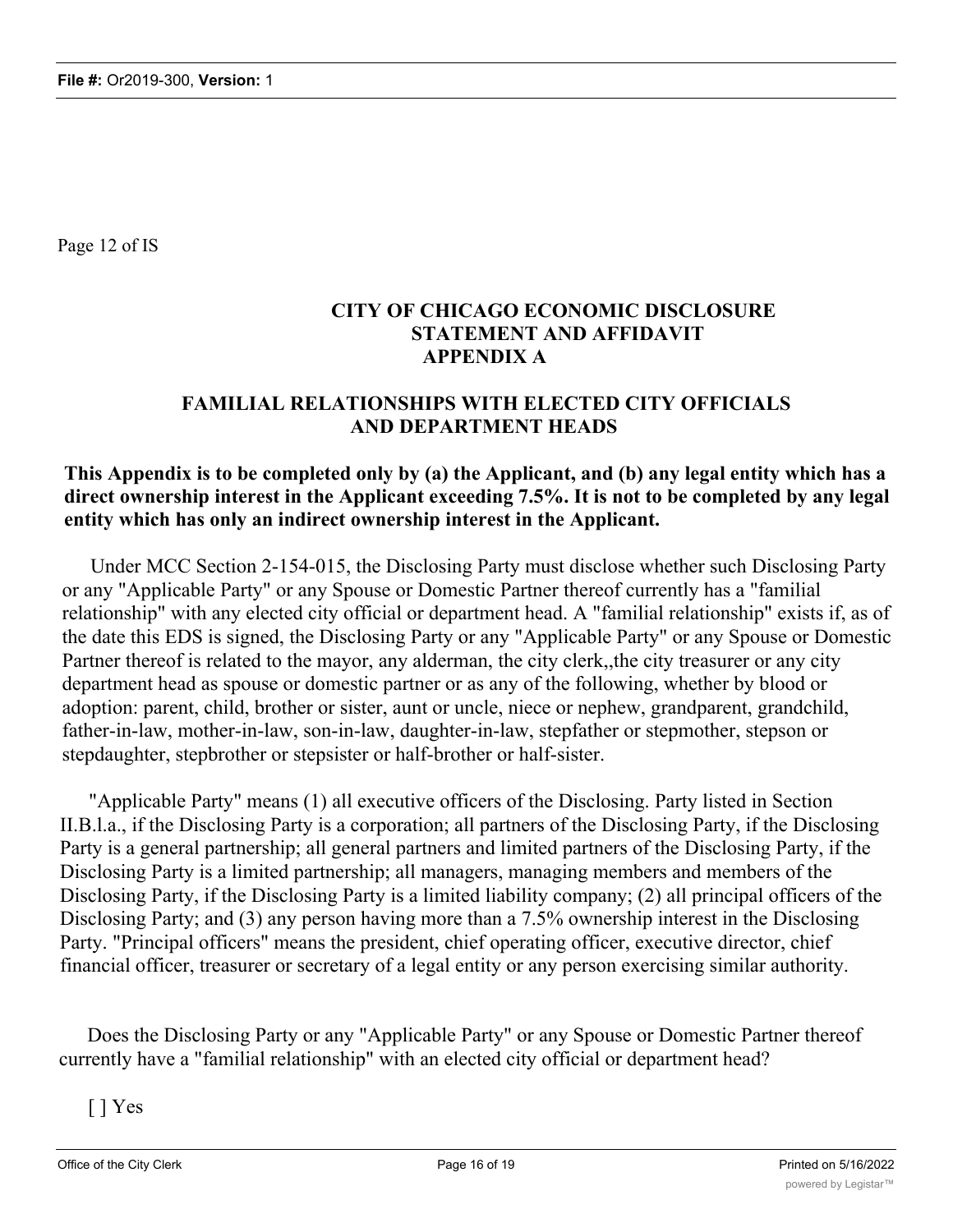If yes, please identify below (1) the name and title of such person, (2) the name of the legal entity to which such person is connected; (3) the name and title of the elected city official or department head to whom such person has a familial relationship, and (4) the precise nature of such familial relationship.

Page 13 of 15

# **CITY OF CHICAGO ECONOMIC DISCLOSURE STATEMENT AND AFFIDAVIT APPENDIX B**

#### **BUILDING CODE SCOFFLAW/PROBLEM LANDLORD CERTIFICATION**

This Appendix is to be completed only by (a) the Applicant, and (b) any legal entity which has a direct ownership interest in the Applicant exceeding 7.5% (an "Owner"). It is not to be completed by any legal entity which has only an indirect ownership interest in the Applicant.

1. Pursuant to MCC Section 2-154-010, is the Applicant or any Owner identified as a building code scofflaw or problem landlord pursuant to MCC Section 2-92-416?

 $[$  | Yes  $[^*$ 

2. If the Applicant is a l egal entity publicly graded on any exchange, is any officer or director of the Applicant identified as a building code scofflaw or problem landlord pursuant to MCC Section 2-92- 416?

[] The Applicant is not publicly traded on any exchange.

3. If yes to (1) or (2) above, please identify, below the name of each person or legal entity identified as a building code scofflaw or problem landlord and the address of each building or buildings to which the pertinent code violations apply.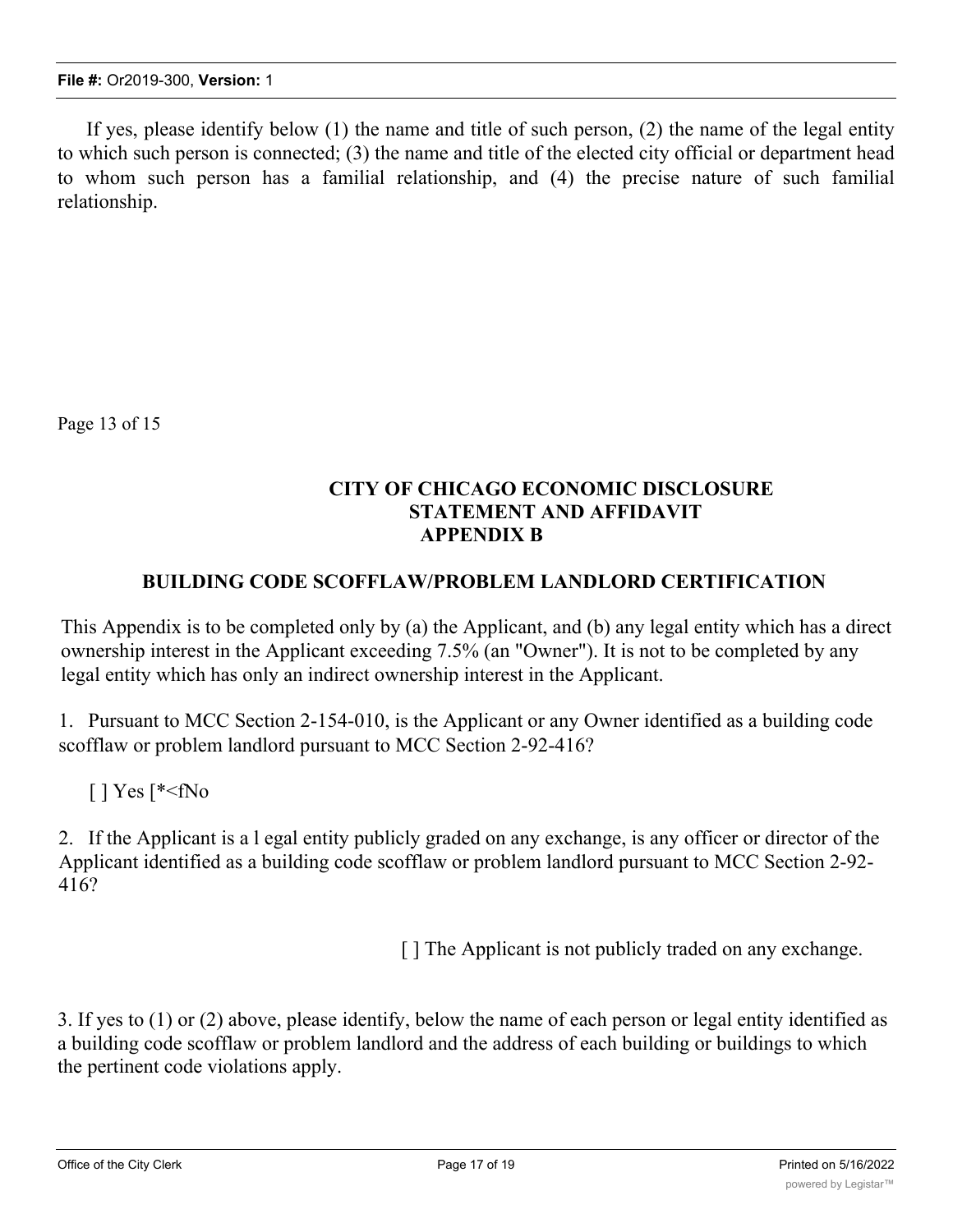Page 14 of 15

# **CITY OF CHICAGO ECONOMIC DISCLOSURE STATEMENT AND AFFIDAVIT APPENDIX C**

### **PROHIBITION ON WAGE & SALARY HISTORY SCREENING - CERTIFICATION**

This Appendix is to be completed only by an Applicant that is completing this EDS as a "contractor" as defined in MCC Section 2-92-385. That section, which should be consulted (www.amlegal.com <http://www.amlegal.com>), generally covers a party to any agreement pursuant to which they: (i) receive City of Chicago funds in consideration for services, work or goods provided (including for legal or other professional services), or (ii) pay the City money for a license, grant or concession allowing them to conduct a business on City premises.

On behalf of an Applicant that is a contractor pursuant to MCC Section 2-92-385,1 hereby certify that the Applicant is in compliance with MCC Section 2-92-3  $85(b)(1)$  and (2), which prohibit: (i) screening job applicants based on their wage or salary history, or (ii) seeking job applicants' wage or salary history from current or former employers. I also certify that the Applicant has adopted a policy that includes those prohibitions.

[ ] Yes

[ ]No